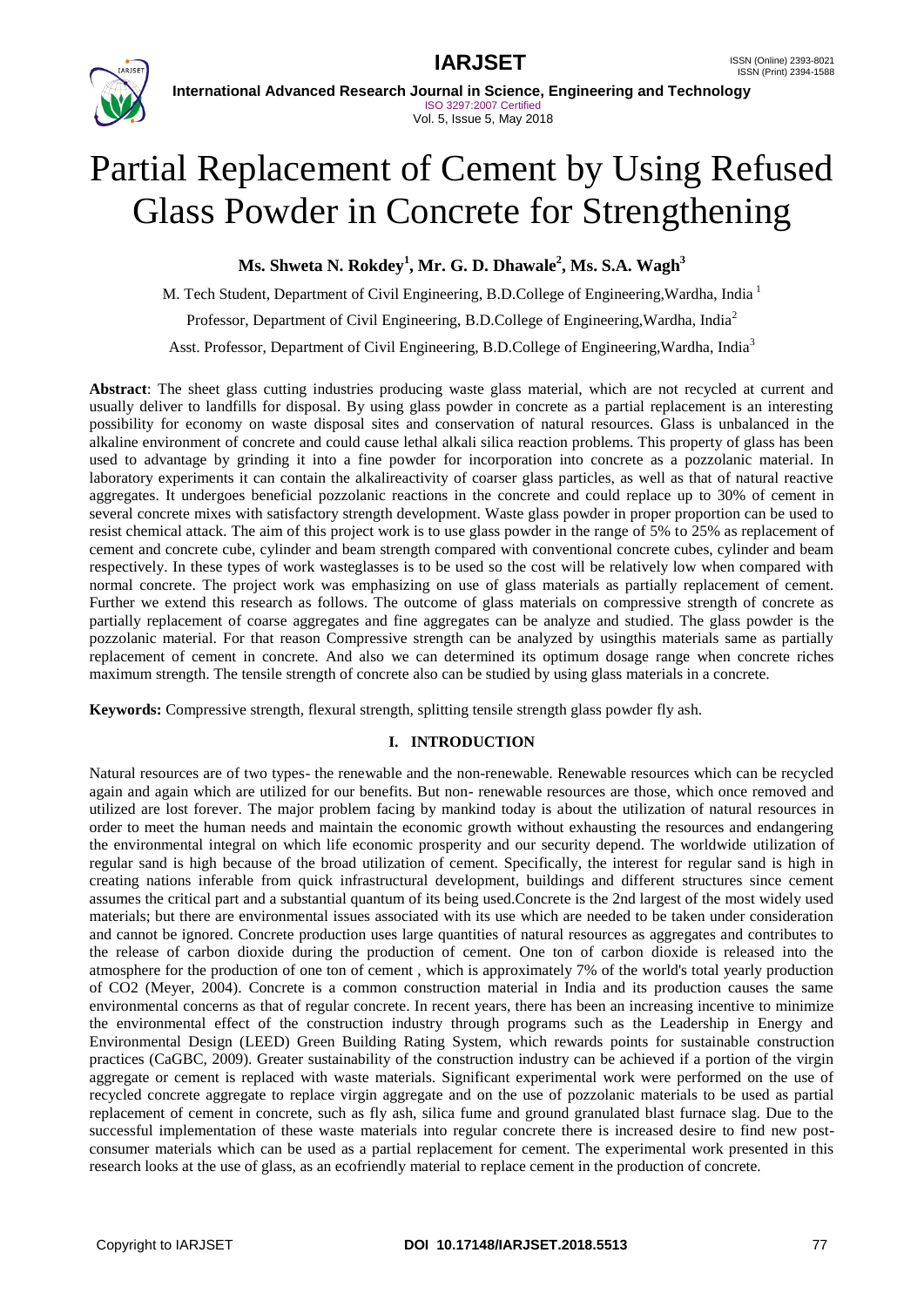

**International Advanced Research Journal in Science, Engineering and Technology**

ISO 3297:2007 Certified Vol. 5, Issue 5, May 2018

### **II. MATERIALS**

Following materials are used in present study

- Cement
- Sand
- Aggregate
- Water
- Waste Glass Powder

#### **Cement**

A hydraulic cement made by finely pulverizing the clinker produced by calcining to incipient fusion a mixture of argillaceous and calcareous materials Portland cement is the fine gray powder that is the active ingredient in concrete. For present study 43 grade OPC was used.

#### **Sand**

River sand is a widely used construction material all over the world, especially in the production of concrete, cementsand mortar and concrete blocks. Sand is a naturally occurring granular material composed of finely divided rock and mineral particles. The composition of sand varies, depending on the local rock sources and conditions, but the most common constituent of sand in inland continental settings and non-tropical coastal settings is silica (silicon dioxide, or SiO2), usually in the form of quartz. Locally available river sand was used in present study.

### **Aggregate**

In addition to cement, water and aggregates are the other primary constituents of concrete mixtures. Aggregate is a rocklike material of various sizes and shapes, used in the manufacture of Portland cement concrete, bituminous (asphalt) concrete plaster, grout, filter beds, and so on. The ASTM standards ( C125 and D8 ) define aggregate as a granular material such as sand, gravel, crushed stone, or iron- blast furnace slag used with a cementing medium to form mortar or concrete, or alone as in base course or railroad ballast.

#### **Water**

Potable water was used in this study. Water is a crucial component of concrete as it is viably included in chemical responses with cement, particularly hydration. In the present examination consumable water is used according to IS 456: 2000 was used for preparation of cement, the water concrete proportion chooses the quality of cement.

#### **Waste Glass Powder**

Waste glass available locally was collected and made into glass powder. Glass waste is very hard material. Before adding glass powder in the concrete it has to be powdered to desired size. Glass is an inert material which could be recycled and used many times without changing its chemical Property. We will crash waste flat glass and prepare it as a powder to be used as cementitous or filler material in concrete mixes. Glass is an amorphous material with high silica content making it potentially pozzolanic when particle size is less than 150 μm.

| <b>Chemical Properties of Glass</b><br><b>Powder Oxides</b> | <b>Oxides Present In Glass</b><br>Powder $(\% )$ |
|-------------------------------------------------------------|--------------------------------------------------|
| CaO                                                         | 11.42                                            |
| SiO2                                                        | 72.61                                            |
| Al2O3                                                       | 1.38                                             |
| Fe <sub>2</sub> O <sub>3</sub>                              | 9.70                                             |
| MgO                                                         | 0.79                                             |
| Na2O                                                        | 13.7                                             |
|                                                             | 0.43                                             |

#### **III.METHODOLOGY**

In this experimental investigation an attempt has been made to find out the strength of concrete produced by replacing the cement with waste glass powder in various percentages ranging from 5% to 25% in increments of 5% [0%, 5%, 10%, 15%, 20%, and 25%]. Ordinary Portland cement (OPC) 43 grade, locally available sand and coarse aggregates were used in this experiments. The sand used was a Zone II had the specific gravity 2.6. the specific gravity of the coarse aggregate was 2.59. the coarse aggregate used were of 12mm and down size. The glass powder was obtained by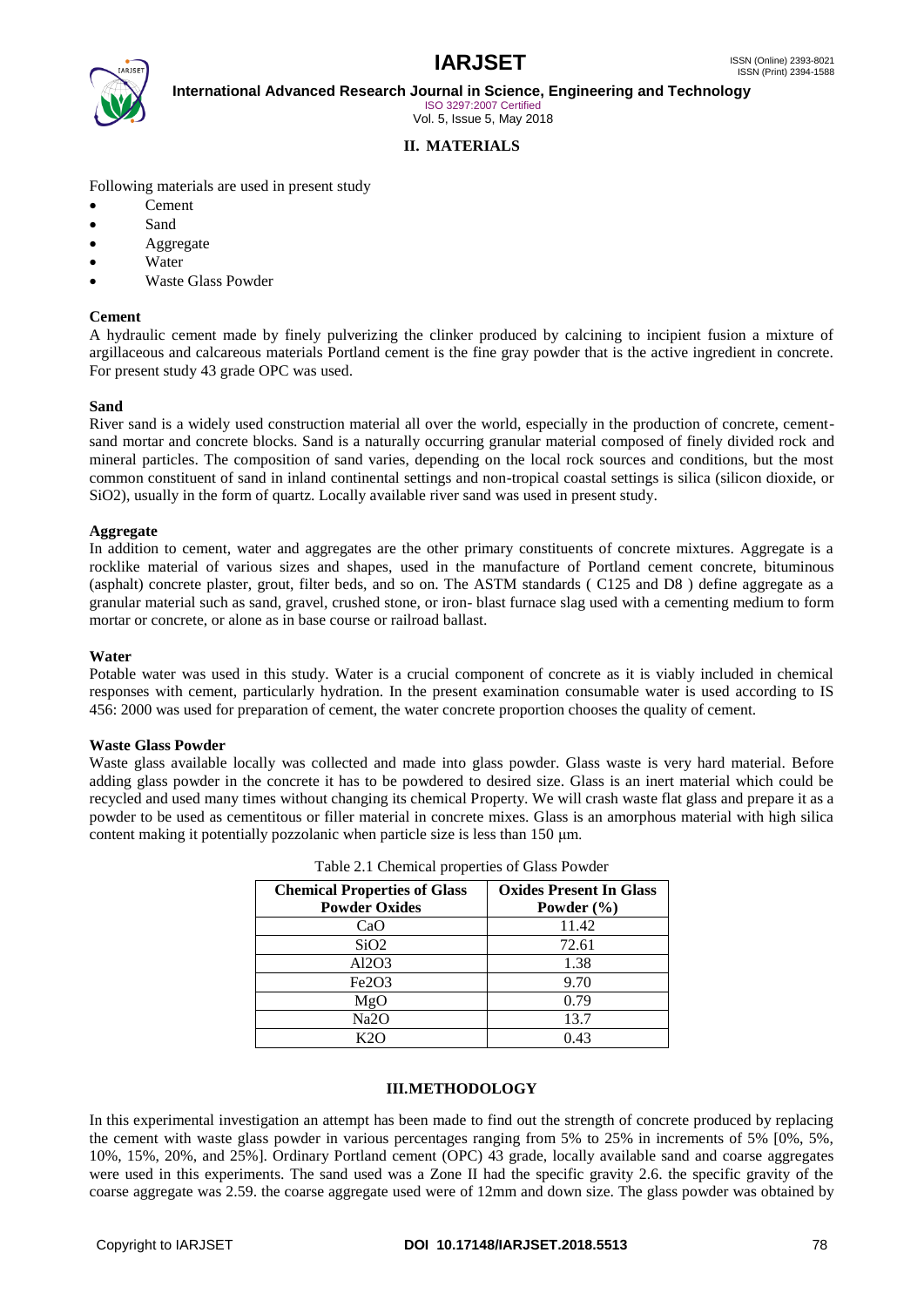

#### **International Advanced Research Journal in Science, Engineering and Technology**

ISO 3297:2007 Certified Vol. 5, Issue 5, May 2018

crushing waste glass pieces in a wardha market. The 150 micron passing fraction was used for the experimentation. Mix design carried out for M20 as per IS 10262:2009 yielded a mix proportion of 1: 1.55: 3.02 with water cement ratio of 0.45. Specimens were prepared according to the mix proportion and by replacing cement with glass powder in different proportion and use of sand. An increasing trend in compressive strength and flexural strength was observed with increasing replacement of cement. To find out compressive strength, split tensile strength and flexural strength specimens of dimensions 150x150x150mm, 150x300mm and 150x150x700mm were cast and tested as per IS 516:1959. Details of mix content with constant coarse aggregate and w/c ratio as shown in Table.

| <b>WGP</b>  | `Mix Propertion (In gm) |          |               | W/C        |         |
|-------------|-------------------------|----------|---------------|------------|---------|
| replacement | $C$ (Cement)            | S (Sand) | A (Aggregate) | <b>WGP</b> | $0.5\%$ |
|             |                         |          |               | (Waste     |         |
|             |                         |          |               | Glass      |         |
|             |                         |          |               | Powder)    |         |
| $0\%$       | 400                     | 648      | 1360          | 0.00       | 200     |
| 5 %         | 380                     | 648      | 1360          | 20.00      | 200     |
| 10 %        | 360                     | 648      | 1360          | 40.00      | 200     |
| 15 %        | 340                     | 648      | 1360          | 60.00      | 200     |
| 20 %        | 320                     | 648      | 1360          | 80.00      | 200     |
| 25 %        | 300                     | 648      | 1360          | 100.00     | 200     |

### Table 3.1 Quantity of Materials as per Mix Design

### **3.1 COMPRESSIVE STRENGTH TEST**

Out of many test applied to the concrete, this is the utmost important which gives an idea about all the characteristics of concrete. By this single test one judge that whether Concreting has been done properly or not. For cube test two types of specimens either cubes of 15 cm X 15 cm X 15 cm or 10cm X 10 cm x 10 cm depending upon the size of aggregate are used. For most of the works cubical moulds of size 15 cm x 15cm x 15 cm are commonly used. This concrete is poured in the mould and tempered properly so as not to have any voids. After 24 hours these moulds are removed and test specimens are put in water for curing. The top surface of these specimen should be made even and smooth...These specimens are tested by compression testing machine after 7, 14 and 28 days curing. The compressive strength of concrete is the most common performance measure used in designing buildings and other structures. The compressive strength is generally measured by breaking cubical concrete specimens in a compression-testing machine. The compressive strength is calculated from the failure load divided by the cross-sectional area resisting the load Compressive strength test results are primarily used to determine that the concrete mixture as delivered meets the requirements of the specified strength, fck in the jobs specification. The test was conducted on the cube specimen of size 150×150×150mm.

Compressive Strength = Failure Load / Cross Sectional Area of Cube

#### **3.2 SPLIT TENSILE STRENGTH**

This test method consists of applying a diametral compressive force along the length of a cylindrical concrete specimen at a rate that is within a prescribed range until failure occurs. Splitting tensile strength is generally greater than direct tensile strength and lower than flexural strength (modulus of rupture).

#### **Procedure**

#### **Marking**

Draw diametral lines on each end of the specimen using a suitable device that will ensure that they are in the same axial plane

### **Measurements**

Determine the diameter of the test specimen to the nearest 0.01 in. [0.25 mm] by averaging three diameters measured near the ends and the middle of the specimen and lying in the plane containing the lines marked on the two ends. Determine the length of the specimen to the nearest 0.1 in. [2 mm] by averaging at least two length measurements taken in the plane containing the lines marked on the two ends.

#### **Positioning Using Marked Diametral Lines**

Center one of the plywood strips along the center of the lower bearing block. Place the specimen on the plywood strip and align so that the lines marked on the ends of the specimen are vertical and centered over the plywood strip. Place a second plywood strip lengthwise on the cylinder, centered on the lines marked on the ends of the cylinder.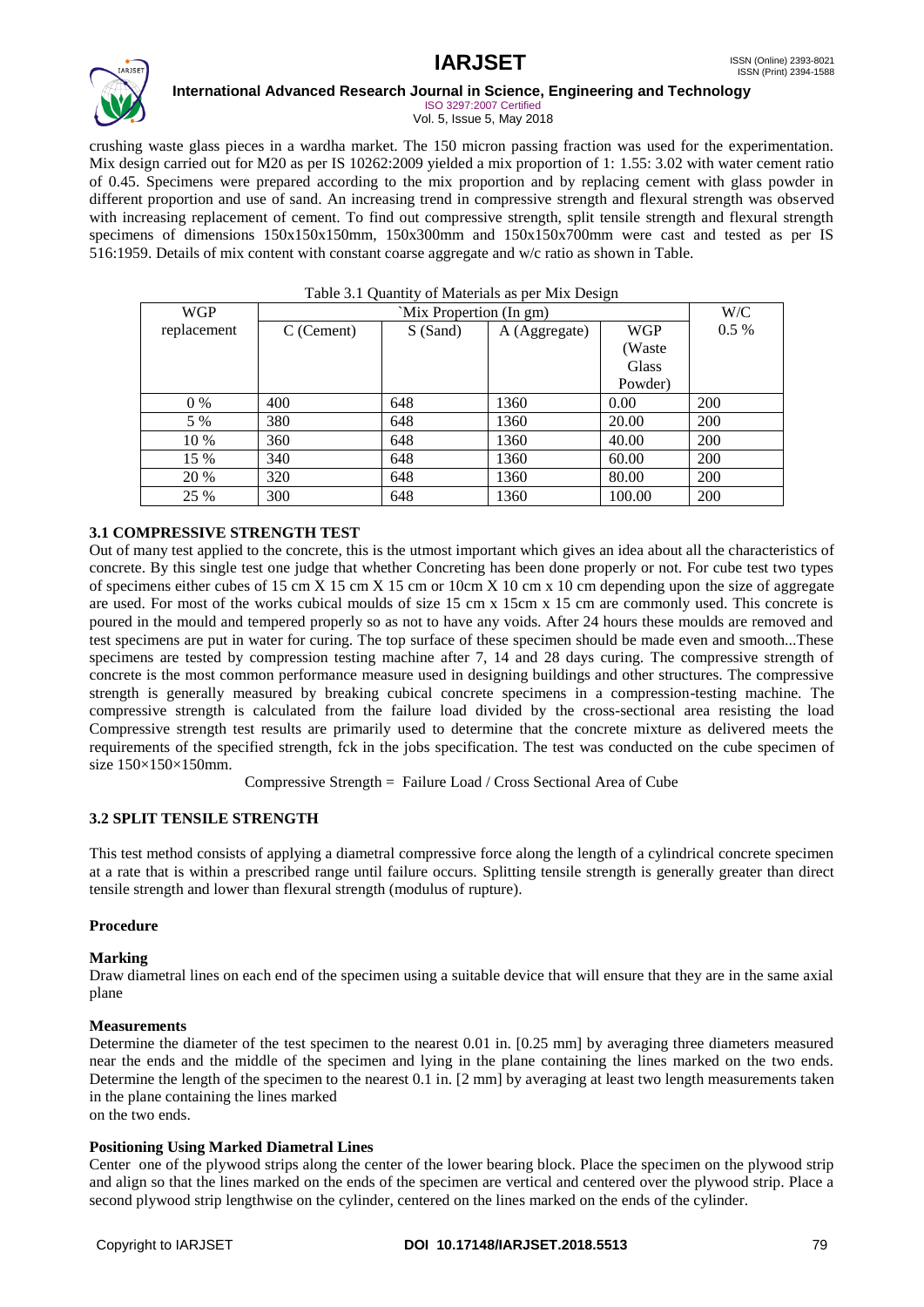

**International Advanced Research Journal in Science, Engineering and Technology**

ISO 3297:2007 Certified Vol. 5, Issue 5, May 2018

### **Rate of Loading**

Apply the load continuously and without shock, at a constant rate within the range 100 to 200 psi/min [0.7 to 1.4 MPa/min] splitting tensile stress until failure of the specimen

#### **Calculation**

Calculate the splitting tensile strength of the specimen as follows:

**T = 2.P /Π.l.d**

where:

T= splitting tensile strength, psi [MPa] P= maximum applied load indicated by the testing machine, lbf [N], l= length, in. [mm], and d= diameter, in. [mm]

#### **3.3 FLEXURAL STRENGTH**

Flexural strength is one measure of the tensile strength of concrete. It is a measure of an unreinforced concrete beam or slab to resist failure in bending.

The test specimen shall have approximate dimensions of 6 in. x 6 in. x 20 in. (152 mm x 152 mm x 508 mm). The test specimen shall be kept wet until the time of the test.

1. Prepare the test specimen by filling the concrete into the mould in 3 layers of approximately equal thickness. Tamp each layer 35 times using the tamping bar as specified above. Tamping should be distributed uniformly over the entire cross section of the beam mould and throughout the depth of each layer.

2. Clean the bearing surfaces of the supporting and loading rollers , and remove any loose sand or other material from the surfaces of the specimen where they are to make contact with the rollers.

3. Circular rollers manufactured out of steel having cross section with diameter 38 mm will be used for providing support and loading points to the specimens. The length of the rollers shall be at least 10 mm more than the width of the test specimen. A total of four rollers shall be used, three out of which shall be capable of rotating along their own axes. The distance between the outer rollers (i.e. span) shall be **3d** and the distance between the inner rollers shall be **d**. The inner rollers shall be equally spaced between the outer rollers, such that the entire system is systematic.

4. The specimen stored in water shall be tested immediately on removal from water; whilst they are still wet. The test specimen shall be placed in the machine correctly centered with the longitudinal axis of the specimen at right angles to the rollers. For moulded specimens, the mould filling direction shall be normal to the direction of loading.

5. The load shall be applied at a rate of loading of 400 kg/min for the 15.0 cm specimens and at a rate of 180 kg/min for the 10.0 cm specimens.

The Flexural Strength or modulus of rupture (**fb**) is given by

 $f_b = pl/bd^2$  (when  $a > 20.0$ cm for 15.0cm specimen or  $> 13.0$ cm for 10cm specimen)

or

 $f_b$  = 3pa/bd<sup>2</sup> (when  $a$ < 20.0cm but > 17.0 for 15.0cm specimen or < 13.3 cm but > 11.0cm for 10.0cm specimen.) **Where** 

a = the distance between the line of fracture and the nearer support, measured on the center line of the tensile side of the specimen

 $b = width of specimen (cm)$ 

 $d =$  failure point depth (cm)

 $l =$  supported length (cm)

 $p = max$ . Load (kg)

#### **IV.RESULT**

Following results were obtained on designed concrete mix having specified percentage of Waste Glass Powder.

| Table. 4.1 Compressive Strength Result |                 |                      |                      |                      |
|----------------------------------------|-----------------|----------------------|----------------------|----------------------|
|                                        |                 | Avg. Strength        | Avg. Strength        | Avg. Strength        |
| Sr. No.                                | WGP replacement | After 7 Days         | After 14 Days        | After 28 Days        |
|                                        |                 | (N/mm <sup>2</sup> ) | (N/mm <sup>2</sup> ) | (N/mm <sup>2</sup> ) |
|                                        | 0%              | 12.23                | 14.68                | 23.48                |
|                                        | 5%              | 13.85                | 16.62                | 26.59                |
|                                        | 10%             | 14.84                | 18.25                | 29.20                |
|                                        | 15%             | 17.27                | 20.72                | 33.16                |
|                                        | 20%             | 15.28                | 18.34                | 29.34                |
|                                        | 25%             | 12.14                | 14.57                | 23.31                |

Table. 4.1 Compressive Strength Result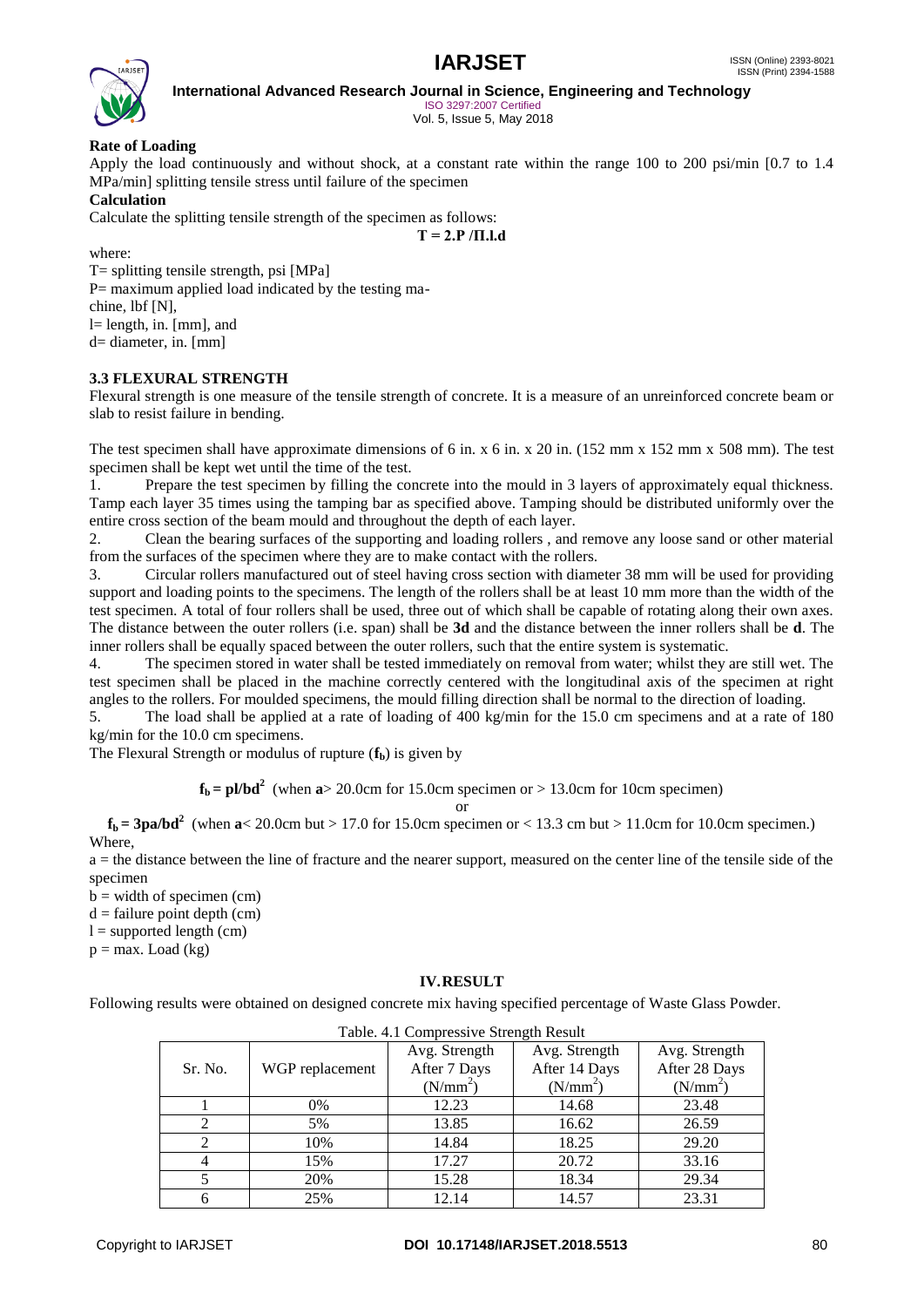

#### **International Advanced Research Journal in Science, Engineering and Technology** ISO 3297:2007 Certified Vol. 5, Issue 5, May 2018

|  |  | Table. 4.2 Split Tensile Strength Result |  |
|--|--|------------------------------------------|--|
|  |  |                                          |  |

| Tuble. He bent I chance but ength Result |                 |                      |               |               |
|------------------------------------------|-----------------|----------------------|---------------|---------------|
|                                          |                 | Avg. Strength        | Avg. Strength | Avg. Strength |
| Sr. No.                                  | WGP replacement | After 7 Days         | After 14 Days | After 28 Days |
|                                          |                 | (N/mm <sup>2</sup> ) | $(N/mm^2)$    | $(N/mm^2)$    |
|                                          | 0%              | 1.10                 | 1.36          | 2.25          |
|                                          | 5%              | 1.25                 | 1.54          | 2.55          |
|                                          | 10%             | 1.34                 | 1.69          | 2.80          |
|                                          | 15%             | 1.55                 | 1.92          | 3.18          |
|                                          | 20%             | 1.58                 | 2.10          | 3.29          |
|                                          | 25%             | 1.09                 | 1.35          | 2.23          |

| $\overline{2}$                     |         | 10%             | 1.34 | 1.69                                      | 2.80 |
|------------------------------------|---------|-----------------|------|-------------------------------------------|------|
| $\overline{4}$                     | 15%     |                 | 1.55 | 1.92                                      | 3.18 |
| 5                                  | 20%     |                 | 1.58 | 2.10                                      | 3.29 |
| 6                                  | 25%     |                 | 1.09 | 1.35                                      | 2.23 |
| Table.4.2 Flexural Strength Result |         |                 |      |                                           |      |
|                                    | Sr. No. | WGP replacement |      | Avg. Strength After 28 Days<br>$(N/mm^2)$ |      |

| Sr. No. | WGP replacement | Avg. Strength After 28 Days<br>$(N/mm^2)$ |
|---------|-----------------|-------------------------------------------|
|         | 0%              | 1.57                                      |
|         | 5%              | 1.77                                      |
|         | 10%             | 1.95                                      |
|         | 15%             | 2.21                                      |
|         | 20%             | 1.96                                      |
|         | 25%             | 1.55                                      |

### **V. CONCLUSION**

Test result on the specimen shows there is improvement in compressive strength because of continuous increase of waste glass powder. The strength increases with addition of waste glass powder at 5%, 10% 15% and after that declines at 20% and 25% gradually because of more alkali silica reaction freed during hydration of cement.



Fig. 5.1 Compressive Strength after 28 days

The aftereffects of split tensile strength of concrete mixes by partial substitution of cement by waste glass powder and utilizing of M-sand as fine aggregate was tested at 7, 14 and 28 days. Thus result tensile of concrete increases with expansion in rate of waste glass powder which can be supplanted up to 20% as indicated in graphical representation.